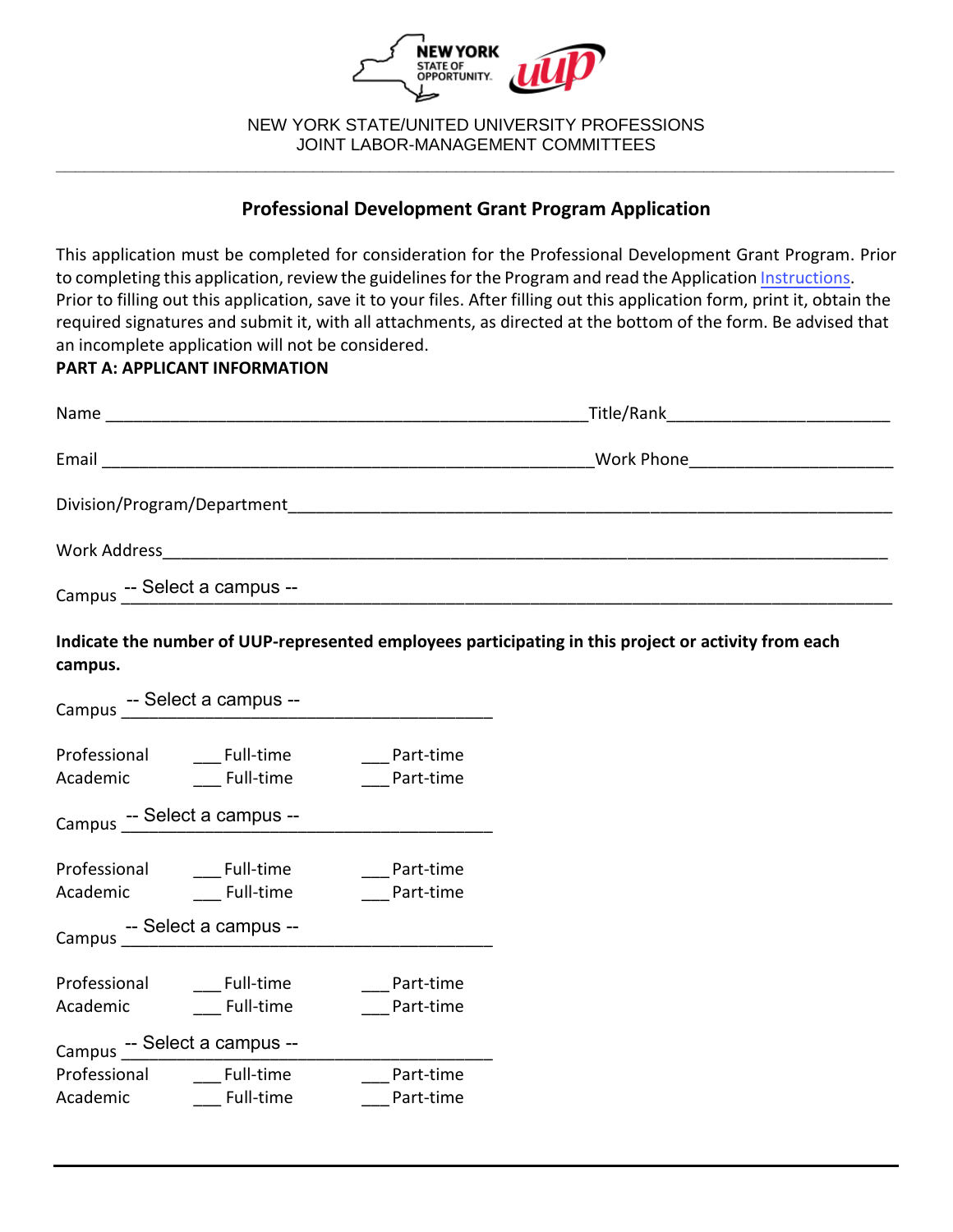| <b>PART B: PROPOSAL INFORMATION</b>                                                             |                                                                                                                                                                                                                                                                                                                                                                                                                          |  |
|-------------------------------------------------------------------------------------------------|--------------------------------------------------------------------------------------------------------------------------------------------------------------------------------------------------------------------------------------------------------------------------------------------------------------------------------------------------------------------------------------------------------------------------|--|
| 1. Dates of proposed project/activity:                                                          | From: $\frac{1}{\sqrt{1-\frac{1}{2}}}\frac{1}{\sqrt{1-\frac{1}{2}}}\frac{1}{\sqrt{1-\frac{1}{2}}}\frac{1}{\sqrt{1-\frac{1}{2}}}\frac{1}{\sqrt{1-\frac{1}{2}}}\frac{1}{\sqrt{1-\frac{1}{2}}}\frac{1}{\sqrt{1-\frac{1}{2}}}\frac{1}{\sqrt{1-\frac{1}{2}}}\frac{1}{\sqrt{1-\frac{1}{2}}}\frac{1}{\sqrt{1-\frac{1}{2}}}\frac{1}{\sqrt{1-\frac{1}{2}}}\frac{1}{\sqrt{1-\frac{1}{2}}}\frac{1}{\sqrt{1-\frac{1}{2}}}\frac{1}{\$ |  |
| 2. A. Project/Activity Title:                                                                   |                                                                                                                                                                                                                                                                                                                                                                                                                          |  |
| B. Briefly describe the proposed project/activity and it job relatedness in 250 words or fewer. |                                                                                                                                                                                                                                                                                                                                                                                                                          |  |
|                                                                                                 |                                                                                                                                                                                                                                                                                                                                                                                                                          |  |
|                                                                                                 |                                                                                                                                                                                                                                                                                                                                                                                                                          |  |

### **PART C: BUDGET SUMMARY**

Complete only those sections that are applicable to your project or activity and specify the type of expenditure for each item. All expenditures must be itemized and justified.

A separate Budget Summary must be completed for each semester for which funding is being requested.

Semester Date: From: \_\_\_\_\_\_\_\_\_\_\_\_\_  $To:$ 

|                                                                                              |                     | <b>Amount Requested From</b> |                                     |       |                               |
|----------------------------------------------------------------------------------------------|---------------------|------------------------------|-------------------------------------|-------|-------------------------------|
|                                                                                              | <b>Expenditures</b> |                              | Campus  <br>Contribution   Sources* | Other | <b>NYS/UUP</b><br><b>JLMC</b> |
| 1. Travel and Related Expenses. Include a separate entry for each trip.                      |                     |                              |                                     |       |                               |
| А.<br>Lodging: Amt./Day ___________ No. of Days ________ Total $$0.00$                       |                     |                              |                                     |       | \$0.00                        |
| Meals: Amt./Day _______________No. of Days __________Total $$0.00$                           |                     |                              |                                     |       | \$0.00                        |
| Transportation Mode______________________________ Amount___________                          |                     |                              |                                     |       | \$0.00                        |
| <b>B.</b><br>Lodging: Amt./Day ____________No. of Days __________Total $\underline{\$0.00\}$ |                     |                              |                                     |       | \$0.00                        |
| Meals: Amt./Day ________________No. of Days ___________ Total $$0.00$                        |                     |                              |                                     |       | \$0.00                        |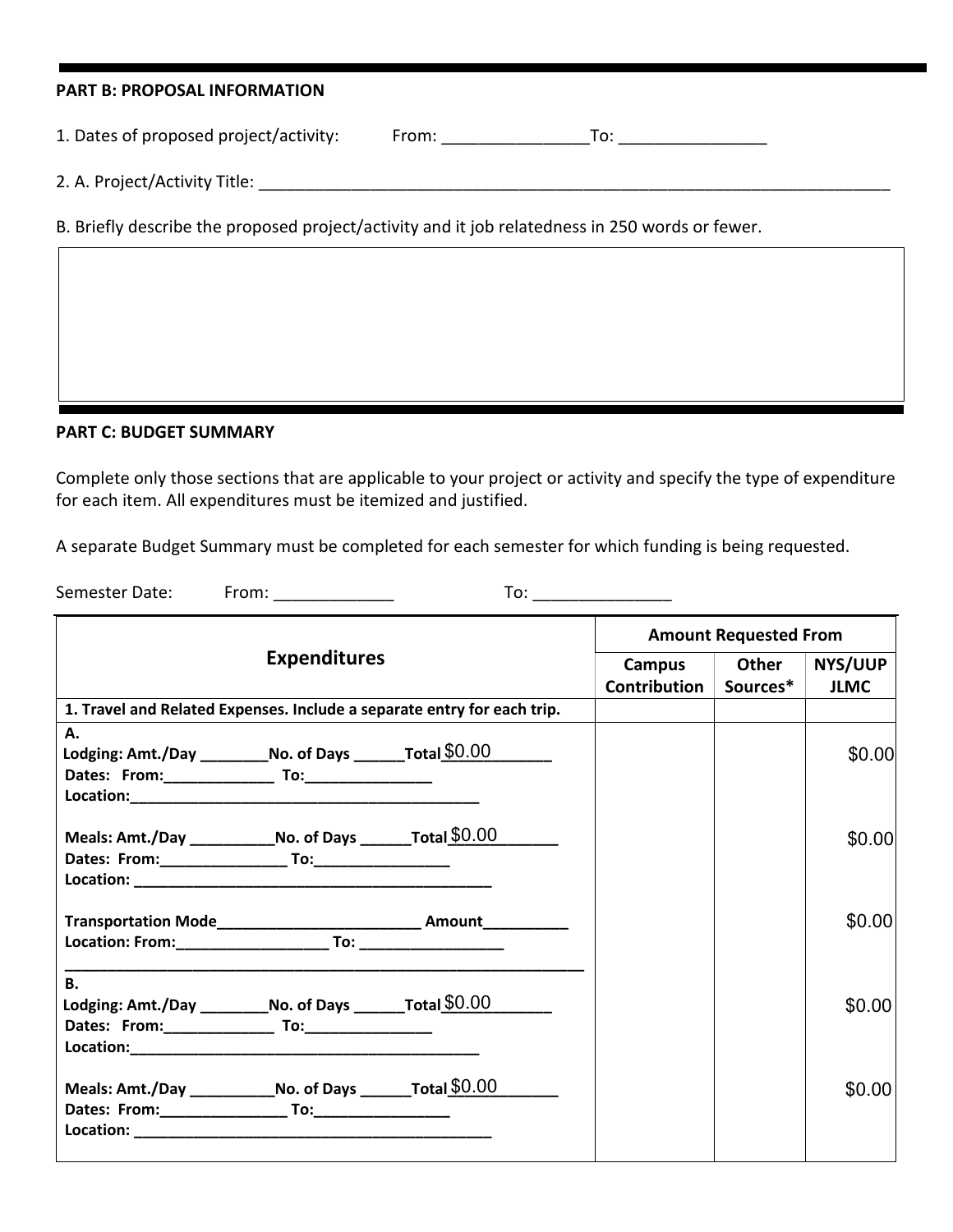|                                                                                                                                                                                                                                | <b>Amount Requested From</b> |          |                |
|--------------------------------------------------------------------------------------------------------------------------------------------------------------------------------------------------------------------------------|------------------------------|----------|----------------|
| <b>Expenditures</b>                                                                                                                                                                                                            | Campus                       | Other    | <b>NYS/UUP</b> |
|                                                                                                                                                                                                                                | Contribution                 | Sources* | <b>JLMC</b>    |
| Transportation Mode___________________________________ Amount___________________                                                                                                                                               |                              |          | \$0.00         |
|                                                                                                                                                                                                                                |                              |          |                |
| $\mathsf{C}$ .                                                                                                                                                                                                                 |                              |          |                |
| Lodging: Amt./Day _____________No. of Days __________Total $$0.00$                                                                                                                                                             |                              |          | \$0.00         |
|                                                                                                                                                                                                                                |                              |          |                |
|                                                                                                                                                                                                                                |                              |          |                |
|                                                                                                                                                                                                                                |                              |          |                |
| Meals: Amt./Day ______________No. of Days _________ Total \$0.00                                                                                                                                                               |                              |          | \$0.00         |
|                                                                                                                                                                                                                                |                              |          |                |
|                                                                                                                                                                                                                                |                              |          |                |
| Transportation Mode_________________________________ Amount_____________                                                                                                                                                       |                              |          | \$0.00         |
|                                                                                                                                                                                                                                |                              |          |                |
|                                                                                                                                                                                                                                |                              |          |                |
| 2. Tuition (at SUNY rate). Specify                                                                                                                                                                                             |                              |          |                |
|                                                                                                                                                                                                                                |                              |          |                |
| No. of Credits:___________________________ Amount:______________________________                                                                                                                                               |                              |          | \$0.00         |
|                                                                                                                                                                                                                                |                              |          |                |
| 3. Registration fees for conferences, seminars, or workshops. Specify.                                                                                                                                                         |                              |          |                |
| Fee Amount: The Second Second Second Second Second Second Second Second Second Second Second Second Second Second Second Second Second Second Second Second Second Second Second Second Second Second Second Second Second Sec |                              |          | \$0.00         |
|                                                                                                                                                                                                                                |                              |          |                |
| 4. Other Expenses: Describe and Specify **                                                                                                                                                                                     |                              |          |                |
|                                                                                                                                                                                                                                |                              |          |                |
|                                                                                                                                                                                                                                |                              |          | \$0.00         |
| <b>TOTAL REQUESTED</b>                                                                                                                                                                                                         | \$0.00                       | \$0.00   | \$0.00         |
|                                                                                                                                                                                                                                |                              |          |                |

Campus Contribution: 0.00%

\*Identify Other Sources:

\*\*Justification for Other Expenses:

**THIS APPLICATION WILL NOT BE PROCESSED UNLESS THERE IS A MINIMUM 40% CAMPUS CONTRIBUTION**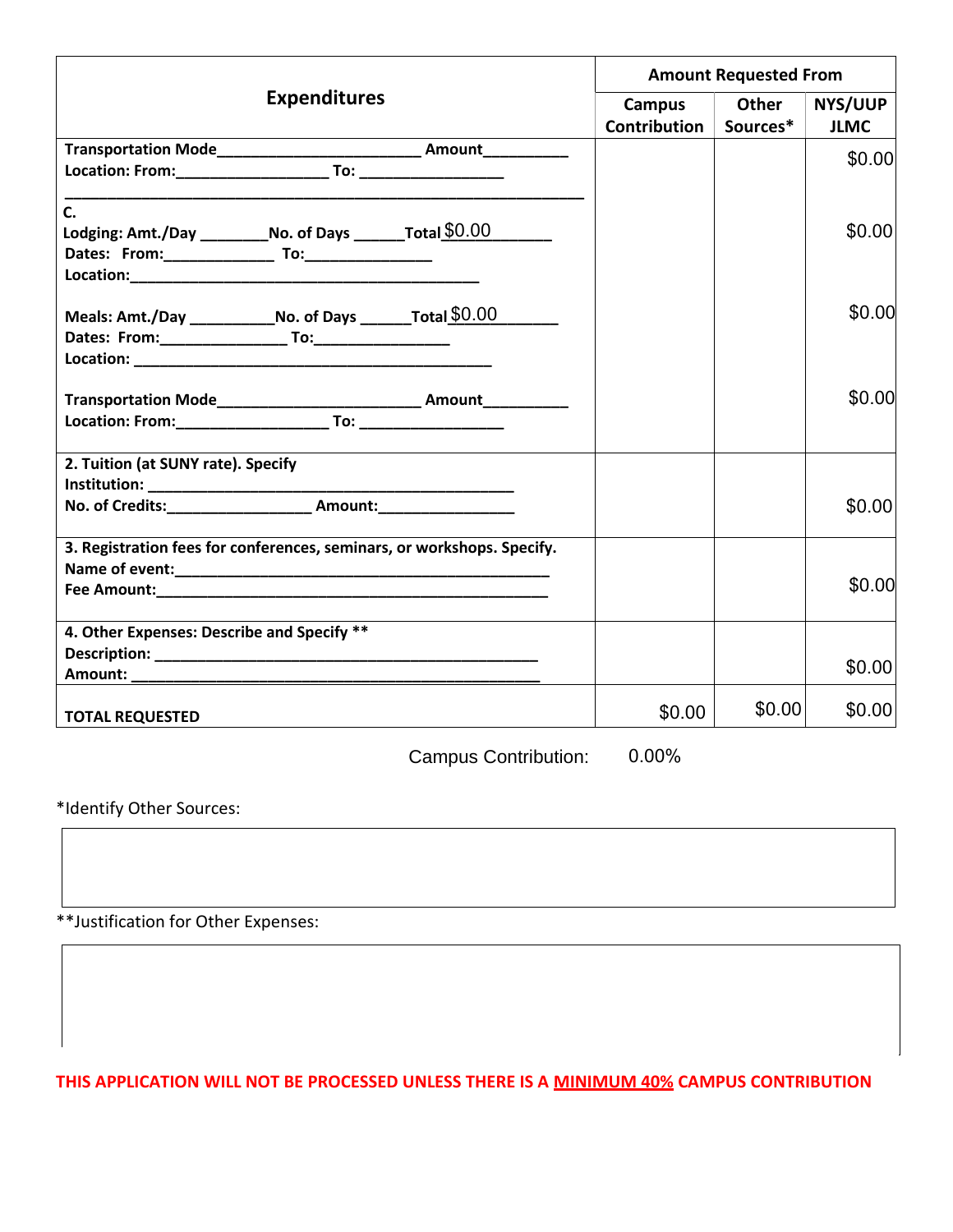#### **PART D: REQUIRED ATTACHMENTS**

All required attachments listed below must be submitted with the application.

| A description of the proposed project or activity described under Eligibility.                                                                                                                                                                                                                      |
|-----------------------------------------------------------------------------------------------------------------------------------------------------------------------------------------------------------------------------------------------------------------------------------------------------|
| A brochure, announcement, or other relevant material describing the project or activity.                                                                                                                                                                                                            |
| An updated brief curriculum vitae for each employee.                                                                                                                                                                                                                                                |
| A list of employees who are participating in the project or activity. If they are employed at more than<br>one campus, also include the campus.                                                                                                                                                     |
| A letter of endorsement from the campus president or designee and UUP chapter president.                                                                                                                                                                                                            |
| A detailed statement from the campus president or designee indicating the campus's financial<br>contribution of a minimum of 40% of the cost. NYS/UUP Joint Labor-Management Committees' funds<br>that have been awarded to the campus should not be included as part of the campus's contribution. |

### **ACKNOWLEDGEMENT AND SIGNATURES**

I have read the program guidelines and understand that only documented expenditures pursuant to the procedures described in those guidelines and approved by the Professional Development Committee will be reimbursed. I understand that expenditures will be reimbursed subject to the New York State Comptroller's Rules and Regulations. I understand that any changes to this project or activity must be approved by the Professional Development Committee. I also understand that the NYS/UUP Joint Labor-Management Committees must be acknowledged as a source of funding.

|                                          |       | Date: |  |
|------------------------------------------|-------|-------|--|
| <b>Applicants Signature</b>              |       |       |  |
|                                          |       | Date: |  |
| Campus President/Designee Signature      | Title |       |  |
| Campus President/Designee (PLEASE PRINT) |       |       |  |
|                                          |       | Date: |  |
| <b>UUP Chapter President Signature</b>   |       |       |  |
| UUP Chapter President (PLEASE PRINT)     |       |       |  |